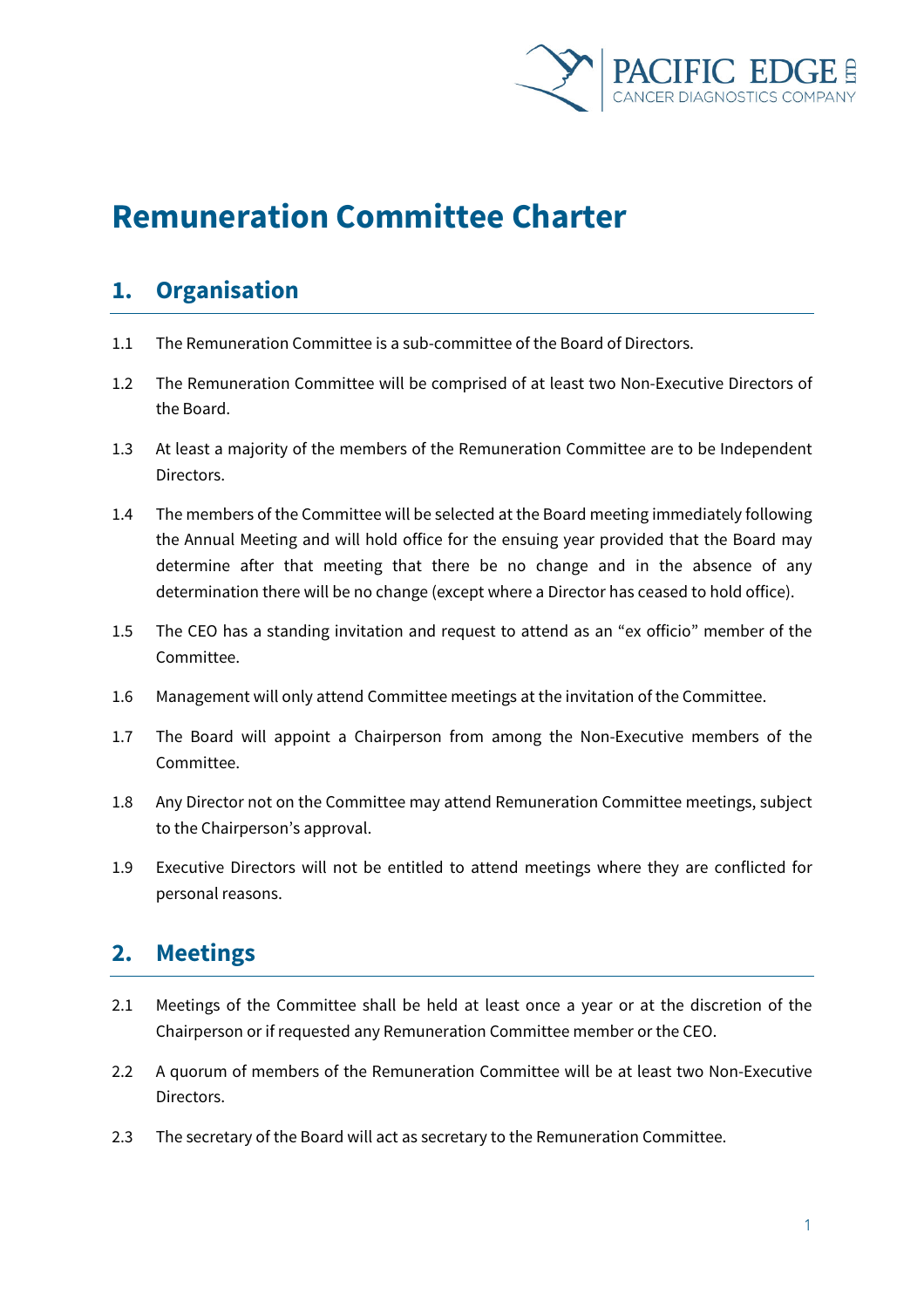

2.4 The Remuneration Committee may have in attendance members of management and such other persons including external advisers as it considers necessary to provide appropriate information, explanation and advice.

# **3. Objectives**

- 3.1 The objectives of the Remuneration Committee are to:
	- a. Ensure the Company has a sound remuneration policy framework designed to make sure:
		- i. the Company's senior management team is appropriately remunerated and rewarded for excellent achievement and performance; and
		- ii. the Company is able to attract and retain high performing people whose skills and attributes are well matched to the Company's requirements.
	- b. Ensure that appropriate and required disclosure is made of Director and Executive remuneration, in accordance with regulatory requirements and good governance practices.

# **4. Accounting and Reporting**

- 4.1 The Remuneration Committee will be accountable to the Board.
- 4.2 After each meeting the Chairperson will report the Remuneration Committee's recommendations and findings to the Board.
- 4.3 The minutes of all Remuneration Committee meetings will be circulated to the Board.
- 4.4 Extracts from the minutes will be made available to the CEO (subject to any personal interest) and to such other persons as the Board directs, to enable them to properly carry out their functions.

## **5. Access and Authority**

- 5.1 The Remuneration Committee has the authority of the Board to seek/access any information from any employees to fulfil its function, duties and responsibilities.
- 5.2 All employees are required to co-operate with any request made by the Committee.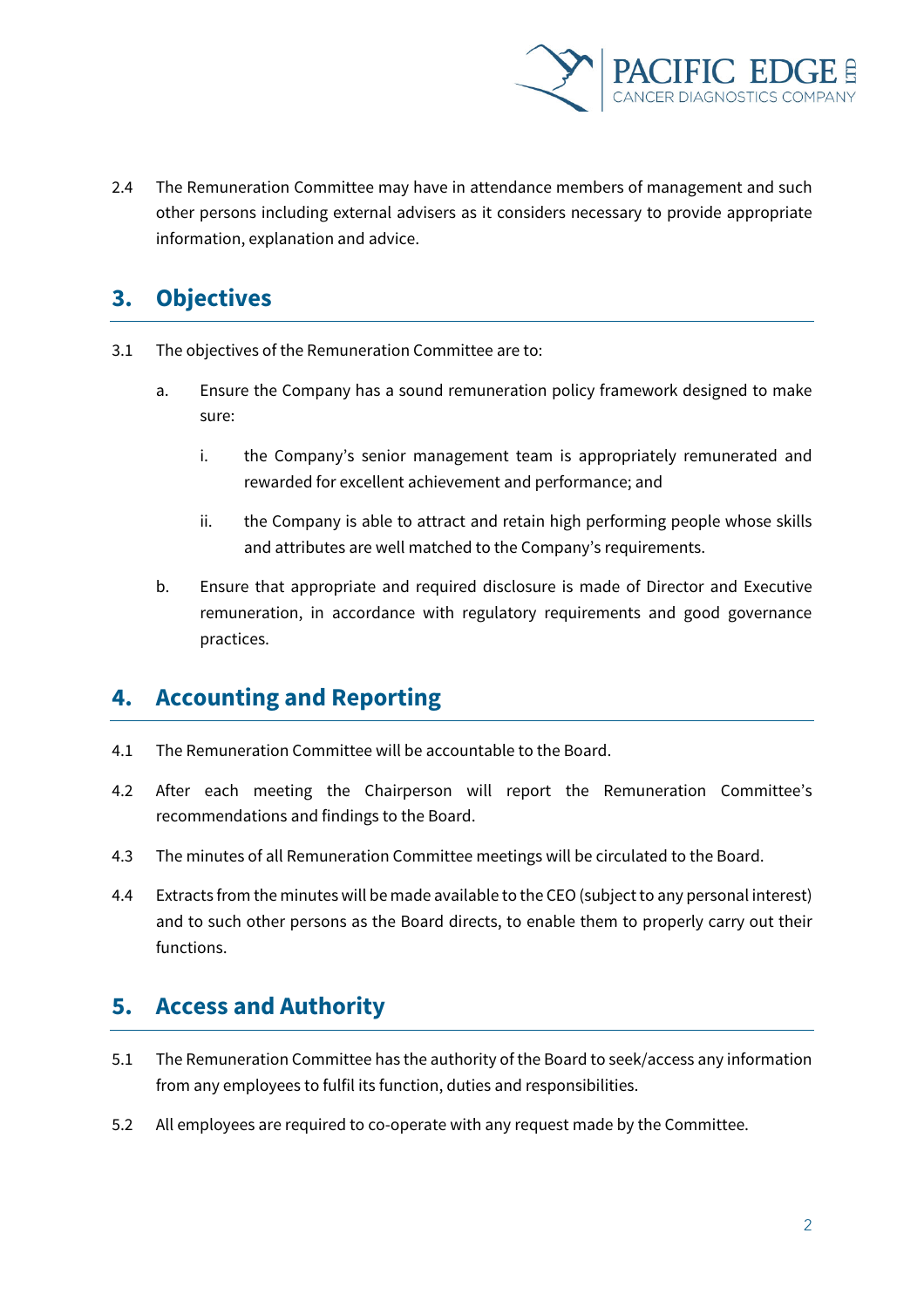

- 5.3 The Committee is authorised by the Board, at the expense of the Company, to obtain such outside information and advice as it thinks necessary for carrying out its responsibilities.
- 5.4 The Committee will make recommendations to the Board on matters requiring a decision.
- 5.5 The Remuneration Committee does not have the power or authority to make a decision in the Board's name or on its behalf.

### **6. Responsibilities**

- 6.1 Subject to the limitations on the authorities, the Remuneration Committee's responsibilities are:
- 6.2 With regard to the Company:
	- a. Ensure that effective remuneration management systems are in place and that they support the Company's wider objectives and strategies;
	- b. Setting and reviewing the CEO's remuneration, considering proposed changes to that remuneration and any variation of the CEO's conditions or terms of employment and reporting the Remuneration Committee's recommendations to the Board for discussion and ratification;
	- c. The Committee ensures that remuneration policy and recommendations are aligned with Company strategic objectives and performance.
	- d. Setting and reviewing the terms of the Company's short and long term incentive plans including any share and option schemes for the CEO and/or Directors;
	- e. Ensure policies and guidelines are in place to facilitate management performance assessment and development and the encouragement of team member selfdevelopment;
	- f. Reviewing the terms of the employment arrangements with management so as to develop consistent group-wide employment practices subject to regional differences;
	- g. Considering such other matters relating to remuneration issues as may be referred to it by the Board.
- 6.3 With regard to the Board, setting and reviewing all components of the remuneration of both the Executive and Non-Executive Directors.

# **7. Accountability to the Board**

7.1 The Board reviews annually the Remuneration Committee's performance against this Charter.